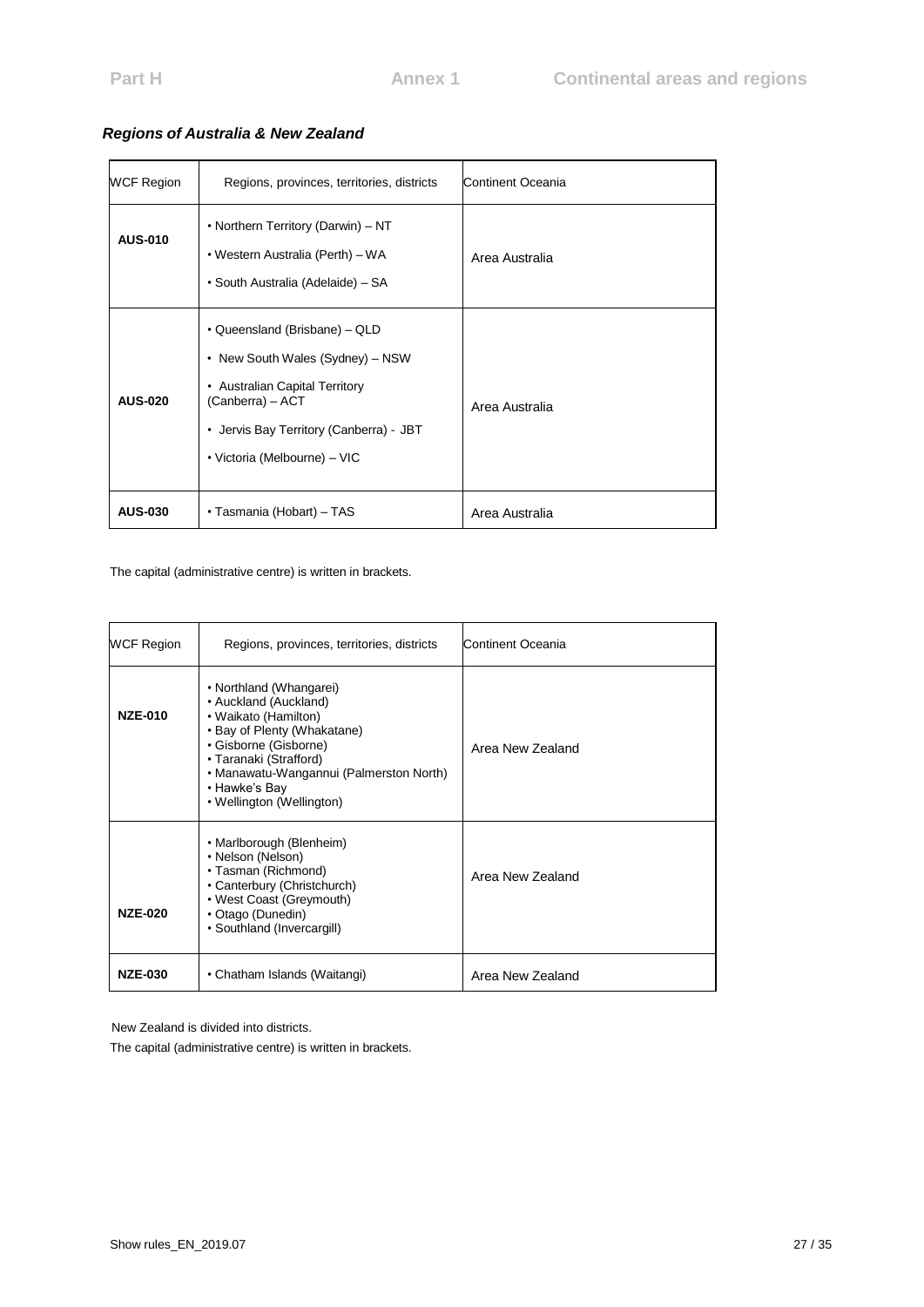### *Regions of Brazil*

| <b>WCF Region</b> | Regions, provinces, territories, districts                                                                                   | Continent                                                                                                    |
|-------------------|------------------------------------------------------------------------------------------------------------------------------|--------------------------------------------------------------------------------------------------------------|
| <b>BRA-010</b>    | <b>North-West</b>                                                                                                            | Continental area South America                                                                               |
|                   | • AM - Amazonas (Manaus)<br>• AC - Acre (Rio Branco)                                                                         | • RO – Roraima (Boa Vista)<br>• RR - Rondônia (Puerto Velho)                                                 |
| <b>BRA-020</b>    | <b>North-Central</b>                                                                                                         | Continental area South America                                                                               |
|                   | • AP – Amapá (Macapá)<br>• PA – Pará (Belém)                                                                                 | · MT - Mato Grosso (Cuiabá)                                                                                  |
| <b>BRA-030</b>    | <b>North-East</b>                                                                                                            | Continental area South America                                                                               |
|                   | • MA – Maranhão (São Luís)<br>• CE - Ceará (Fortaleza)<br>· RN - Rio Grande do Norte (Natal)<br>• PB - Paraíba (João Pessoa) | • PE - Pernambuco (Recife)<br>• AL - Alagoas (Maceió)<br>· SE - Sergipe (Aracaju)<br>· PI - Piauí (Teresina) |
| <b>BRA-040</b>    | East 1                                                                                                                       | Continental area South America                                                                               |
|                   | • BA – Bahia (Salvador)                                                                                                      | • TO - Tocantins (Palmas)                                                                                    |
| <b>BRA-050</b>    | East 2                                                                                                                       | Continental area South America                                                                               |
|                   | • MG - Minas Gerais (Belo Horizonte)<br>• ES - Espirito Santo (Vitória)                                                      | • RJ - Rio de Janeiro (Rio de Janeiro)                                                                       |
| <b>BRA-060</b>    | East 3/Central                                                                                                               | Continental area South America                                                                               |
|                   | • DF - Distrito Federal (Brasilia)<br>· GO - Goias (Goiânia)                                                                 | · MS -Mato Grosso do Sul (Campo<br>Grande)<br>· SP - São Paulo (São Paulo)                                   |
| <b>BRA-070</b>    | <b>South</b>                                                                                                                 | Continental area South America                                                                               |
|                   | · PR - Paraná (Curitiba)<br>• SC - Santa Catarina<br>(Florianópolis)                                                         | • RS - Rio Grande do Sul (Pôrto<br>Alegre)                                                                   |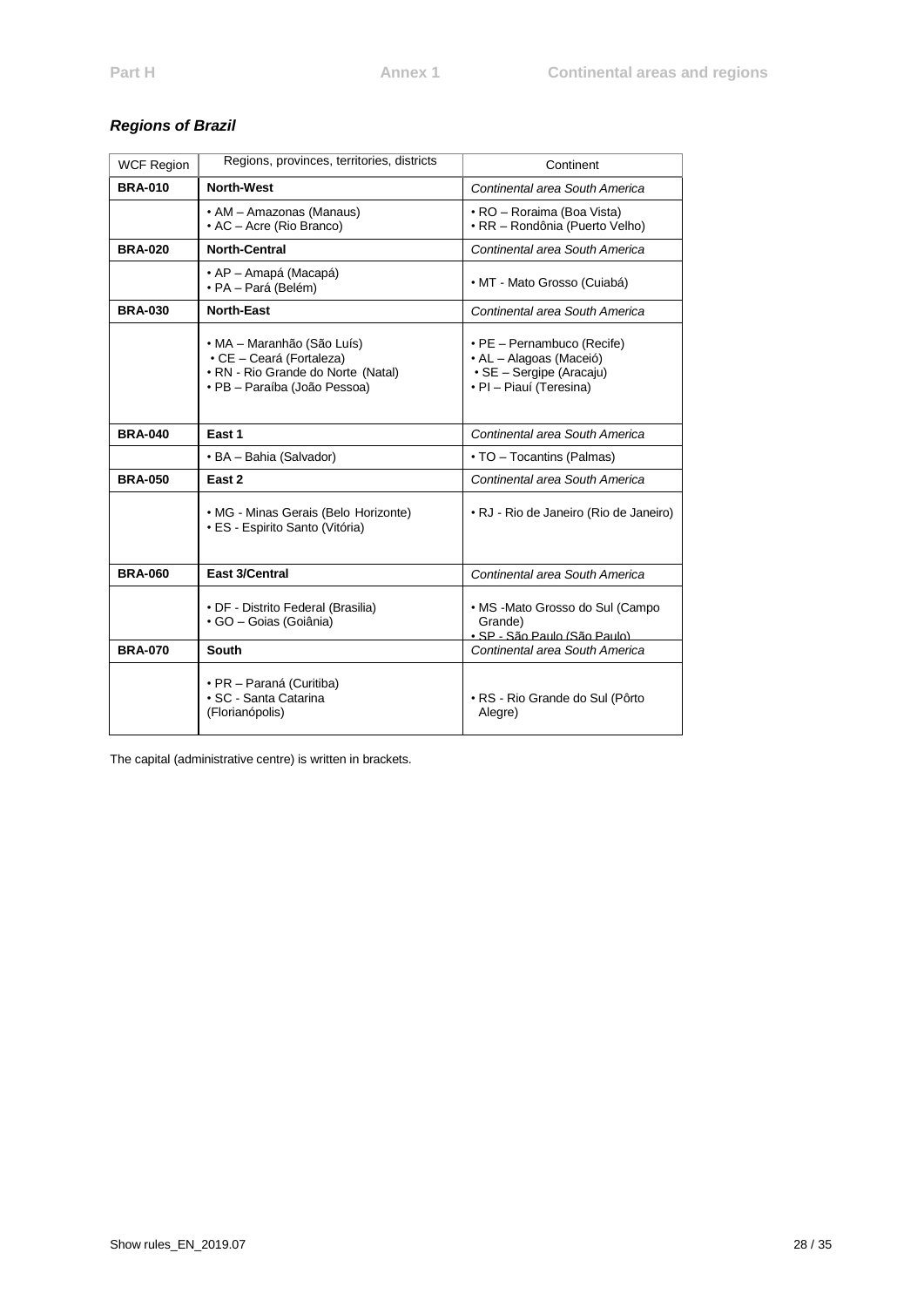# *Regions of China*

| <b>WCF-Region</b> | Regions                    | Provinces and autonomous regions | Municipalities, special<br>administrative regions |
|-------------------|----------------------------|----------------------------------|---------------------------------------------------|
|                   |                            | Gānsù                            |                                                   |
|                   |                            | Níngxià                          |                                                   |
| CHN-010           | North-West (Xibei)         | Shaanxī                          |                                                   |
|                   |                            | Qīnghǎi                          |                                                   |
|                   |                            | Xīnjiāng                         |                                                   |
|                   |                            | Inner Mongolia                   |                                                   |
|                   |                            | (Nèi Měnggǔ)                     | Běijīng                                           |
| CHN-020           | North (Huabei)             | Héběi                            | Tiānjīn                                           |
|                   |                            | Shānxī                           |                                                   |
|                   |                            | Jilin                            |                                                   |
| CHN-030           | North-East (Dongbei)       | Heilongjiang                     |                                                   |
|                   |                            | Liaoning                         |                                                   |
|                   | East (Huadong) & Taiwan    | Anhui                            |                                                   |
|                   |                            | Fujian                           |                                                   |
| CHN-040           |                            | Jiangxi                          |                                                   |
|                   |                            | Jiangsu                          | Shanghai                                          |
|                   |                            | Shandong                         |                                                   |
|                   |                            | Zhejiang                         |                                                   |
|                   |                            | Taiwan                           |                                                   |
|                   |                            | Guangdong                        |                                                   |
|                   | Central & South (Zhongnan) | Guangxi                          |                                                   |
| CHN-050           |                            | Hainan                           | Hongkong                                          |
|                   |                            | Hénán                            | Macau                                             |
|                   |                            | Hubei                            |                                                   |
|                   |                            | Hunan                            |                                                   |
|                   |                            | Guizhou                          |                                                   |
| CHN-060           | South-West (Xinan)         | Sichuan                          |                                                   |
|                   |                            | Tibet                            | Chóngqìng                                         |
|                   |                            | Yúnnán                           |                                                   |

China is divided into 22 provinces (excluding Taiwan), five autonomous regions, four Municipalities and two special administrative regions.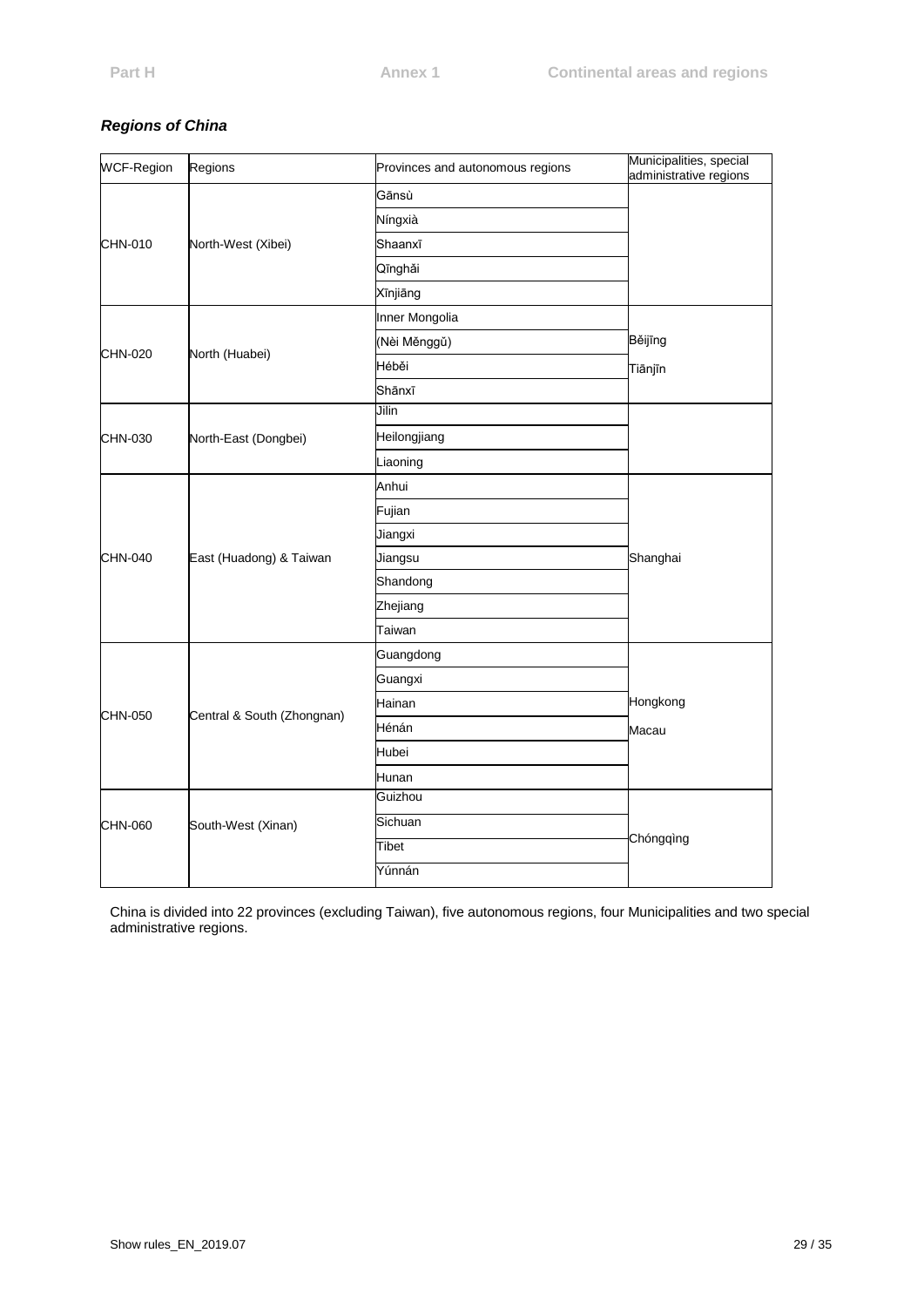# *Regions of Kazakhstan*

| WCF-Region | Regions | Provinces       | <b>Cities</b>                   | Continental area |
|------------|---------|-----------------|---------------------------------|------------------|
| KAZ-010    | Central | Karagandy       | Karagandy                       | Asien            |
| KAZ-020    |         | Nord Kasachstan | Petropavl                       | Asien            |
| KAZ-060    |         | Kostanay        | <b>Kostanay City</b>            |                  |
| KAZ-070    | North   | Akmola          | Kokshetau<br>Nur-Sultan         |                  |
| KAZ-080    |         | Pavlodar        | Pavlodar                        |                  |
| KAZ-030    | East    | Ost-Kasachstan  | (Oskemen=Ust-Kamenogorsk) Asien |                  |
|            | South   | Almaty          | Almaty                          | Asien            |
| KAZ-040    |         | Jambyl          | Taraz                           |                  |
|            |         | Süd-Kasachstan  | Shymket                         |                  |
|            |         | Kyzylorda       | Kyzylorda                       |                  |
| KAZ-050    | West    | Aktobe          | Aktobe                          |                  |
|            |         | Mangystau       | Aktau                           | Asien            |
| KAZ-090    |         | West-Kasachstan | (Oral=Uralsk)                   | Europa           |
|            |         | Atyrau          | Atyrau                          |                  |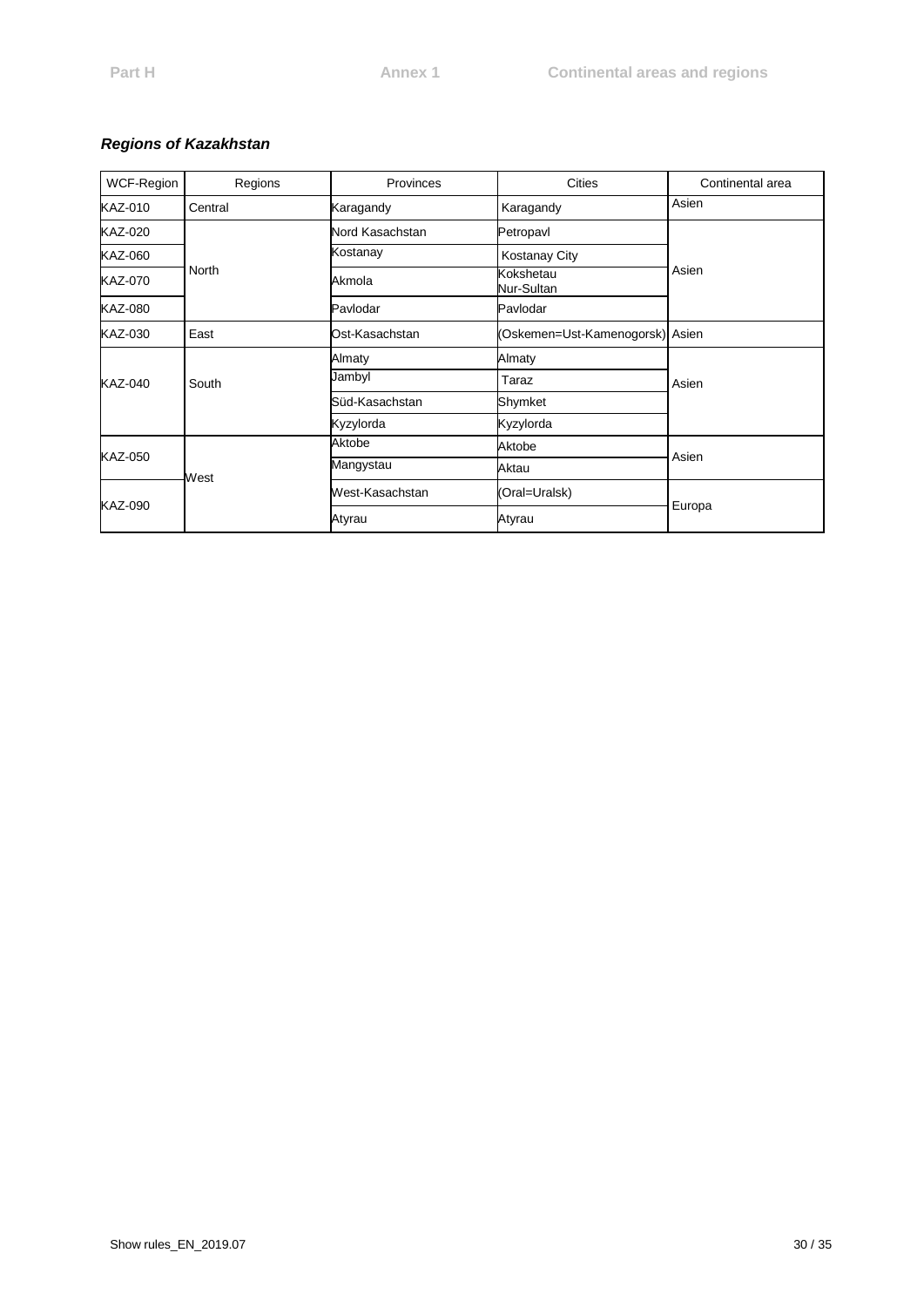| <b>WCF Region</b> | Regions, provinces, territories, districts |                                           | Continent |  |
|-------------------|--------------------------------------------|-------------------------------------------|-----------|--|
| <b>RUR-010</b>    | Karelia                                    | Rep. Karelia                              | Europe    |  |
|                   |                                            | Rep. Mari El                              |           |  |
| <b>RUR-020</b>    | Volga 1                                    | Rep. Chuvasia = Chuvash                   | Europe    |  |
|                   |                                            | Rep. Mordovia                             |           |  |
| RUR-030           | Volga 2                                    | Rep. Tatarstan                            | Europe    |  |
|                   |                                            | Rep. Udmurtia = Udmurt                    |           |  |
| <b>RUR-040</b>    | Rep. Bashkortostan                         |                                           | Europe    |  |
| <b>RUR-050</b>    | Rep. Komi                                  |                                           | Europe    |  |
| <b>RUR-060</b>    | Yamalo-Nenetskij                           | Yamalo-Nenetskij autonomous<br>okrug      | Asia      |  |
| RUR-070           | Khanty-Mansia                              | Khanty-Mansiyskij autonomous<br>okrug     | Asia      |  |
| RUR-080           | Altay                                      | Rep. Altay                                | Asia      |  |
|                   |                                            | Altayskij kraj                            |           |  |
| <b>RUR-090</b>    | Rep. Khakassia                             |                                           | Asia      |  |
| <b>RUR-100</b>    | Yevreyskaya                                | Jewish autonomous obl.                    | Asia      |  |
|                   |                                            | Rep. Ingushetia<br>Rep.Kabardino-Balkaria |           |  |
| RUR-110           | North-Caucasus 2                           | Rep. Karachay-Cherkessia                  | Europe    |  |
|                   |                                            | Rep. North Ossetia-Alania                 |           |  |
|                   |                                            | Rep. Tschetschenien                       |           |  |
|                   |                                            | Dmitrovskij rajon                         |           |  |
|                   |                                            | Dzerzhinskij urban okrug                  |           |  |
|                   |                                            | Domodedovo urban okrug                    |           |  |
|                   | Moskovskaya obl. =<br>Podmoskovye          | Elektrostal urban okrug                   |           |  |
|                   |                                            | Fryazino urban okrug                      |           |  |
|                   |                                            | Kashirskij rajon                          |           |  |
|                   |                                            | Korolyov urban okrug                      |           |  |
|                   |                                            | Kotelniki urban okrug                     |           |  |
|                   |                                            | Krasnogorskij rajon                       |           |  |
| ER-010            |                                            | Kolomenskij rajon                         | Europe    |  |
|                   |                                            | Lyuberetskij rajon                        |           |  |
|                   |                                            | Leninskij rajon<br>Mytishchinskij rajon   |           |  |
|                   |                                            |                                           |           |  |
|                   |                                            | Naro-Fominskij rajon                      |           |  |
|                   |                                            | Odintsovskij rajon                        |           |  |
|                   |                                            | Podolskij rajon                           |           |  |
|                   |                                            | Reutov urban okrug                        |           |  |
|                   |                                            | Sergievo-Posadskiy rajon                  |           |  |
|                   |                                            | Yubileynij urban okrug                    |           |  |
|                   |                                            | Boksitogorskij rajon                      |           |  |
|                   |                                            | Gatchinskij rajon                         |           |  |
|                   |                                            | Kingiseppskij rajon                       |           |  |
|                   |                                            | Kirishskij rajon                          |           |  |
|                   |                                            | Kirovskij rajon                           |           |  |
|                   |                                            | Kolpinskij rajon                          |           |  |
|                   | Leningradskaya obl                         | Lodeynopolskij rajon                      | Europe    |  |
| ER-020            |                                            | Lomonosovskij rajon                       |           |  |
|                   |                                            | Luzhskij rajon                            |           |  |
|                   |                                            | Podporozhskij rajon                       |           |  |
|                   |                                            | Priozerskij rajon                         |           |  |
|                   |                                            | Slantsevskij rajon                        |           |  |
|                   |                                            | Sosnovoborovskij okrug                    |           |  |
|                   |                                            | Tikhvinskij rajon                         |           |  |
|                   |                                            | Tosnenskij rajon                          |           |  |
|                   |                                            | Vsevolozhsky rajon                        |           |  |

## *Regions of the Russian Federation*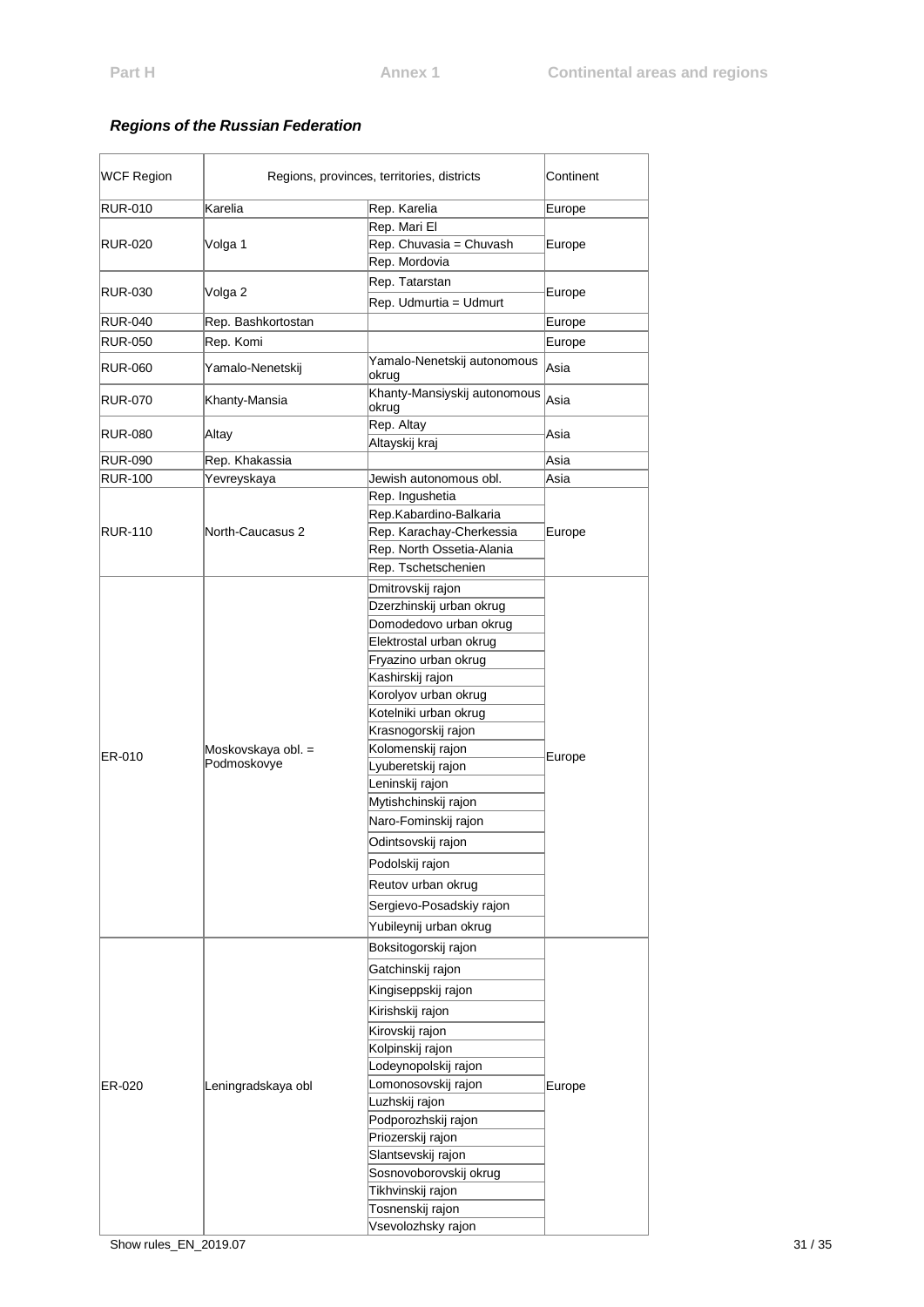| ER-030 | Enclave Kaliningrad               |                                        | Europe |  |
|--------|-----------------------------------|----------------------------------------|--------|--|
| ER-041 |                                   | Ivanovskaya obl.                       |        |  |
|        |                                   | Kostromskaya obl.                      |        |  |
|        | Central 1                         | Vladimirskaya obl.                     | Europe |  |
|        |                                   | Vologodskaya obl.                      |        |  |
|        |                                   | Yaroslavskaya obl.                     |        |  |
|        |                                   | Belgorodskaya obl.                     |        |  |
|        |                                   | Kurskaya obl.                          |        |  |
|        |                                   | Libetskaya obl.                        |        |  |
|        |                                   | Orlovskaya obl.                        |        |  |
| ER-042 | Central 2                         | Ryazanskaya obl.                       | Europe |  |
|        |                                   | Tambovskaya obl.                       |        |  |
|        |                                   | Tulskaya obl.                          |        |  |
|        |                                   | Voronezhskaya obl.                     |        |  |
|        |                                   | Bryanskaya obl.                        |        |  |
|        |                                   | Kaluzhskaya obl.                       |        |  |
| ER-050 | Western                           | Novgorodskaya obl.                     | Europe |  |
|        |                                   | Pskovskaya obl.                        |        |  |
|        |                                   | Smolenskaya obl.                       |        |  |
|        |                                   | Tverskaya obl.                         |        |  |
| ER-060 | West-Polaris<br>(Kola penninsula) | Murmanskaya obl.                       | Europe |  |
| ER-070 | Severo-Dvinskij                   | Arkhangelskaya obl.                    | Europe |  |
|        |                                   | Kirovskaya obl.                        |        |  |
| ER-080 | Permskij                          | Permskij kraj                          | Europe |  |
|        |                                   | Nizhegorodskaya obl.                   |        |  |
|        | Volga 3                           | Samarskaya obl.                        |        |  |
| ER-090 |                                   | Saratovskaya obl.                      | Europe |  |
|        |                                   | Ulyanovskaya obl.                      |        |  |
|        |                                   | Penzenskaya obl.                       |        |  |
| ER-100 | Kaspijskij                        | Rep. Kalmykia                          | Europe |  |
|        |                                   | Astrakhanskaya obl.                    |        |  |
| ER-110 | Southern                          | Rostovskaya obl.                       | Europe |  |
|        |                                   | Volgogradskaya obl.                    |        |  |
|        |                                   | Stavropolskij kraj                     |        |  |
| ER-120 | North-Caucasus 1                  | Krasnodarskij kraj                     | Europe |  |
|        |                                   | Rep. Adygea                            |        |  |
|        |                                   | Chelyabinskaya obl.                    |        |  |
|        |                                   | Kurganskaya obl.                       |        |  |
| AR-010 | Uralskij                          | Orenburgskaya obl.                     | Asia   |  |
|        |                                   | Sverdlovskaya obl.                     |        |  |
|        |                                   | Tyumenskaya obl.                       |        |  |
|        |                                   | Kemerovskaya obl.                      |        |  |
| AR-020 | West-Siberia                      | Novosibirskaya obl.                    | Asia   |  |
|        | (Zapadno-Sibirskij)               | Omskaya obl.                           |        |  |
|        |                                   | Tomskaya obl.                          |        |  |
| AR-030 | Central-Siberia                   | Krasnoyarskij kraj                     | Asia   |  |
| AR-040 | Baykal                            | Irkutskaya obl.                        | Asia   |  |
| AR-050 | Chitinskij                        | Zabaykalskij kraj<br>Agin-Buryat okrug | Asia   |  |
| AR-060 | Amurskij                          | Amurskaya obl.                         | Asia   |  |
| AR-070 | Khabarovskij                      | Khabarovskij kraj                      | Asia   |  |
| AR-080 | Far-East                          | Primorskij kraj                        | Asia   |  |
| AR-090 | Sakhalin and Islands              | Sakhalinskaya obl.                     | Asia   |  |
| AR-100 | Kolymskij                         | Chukotka autonomous okrug              | Asia   |  |
|        |                                   | Magadanskaya obl.                      |        |  |
| AR-110 | Kamchatka                         | Kamchatskij krai                       | Asia   |  |

Oblast … Province with governor and regional legislation Krai ... Territory, in general the same as an Oblast Okrug ... District, frequently with an Ethnic minority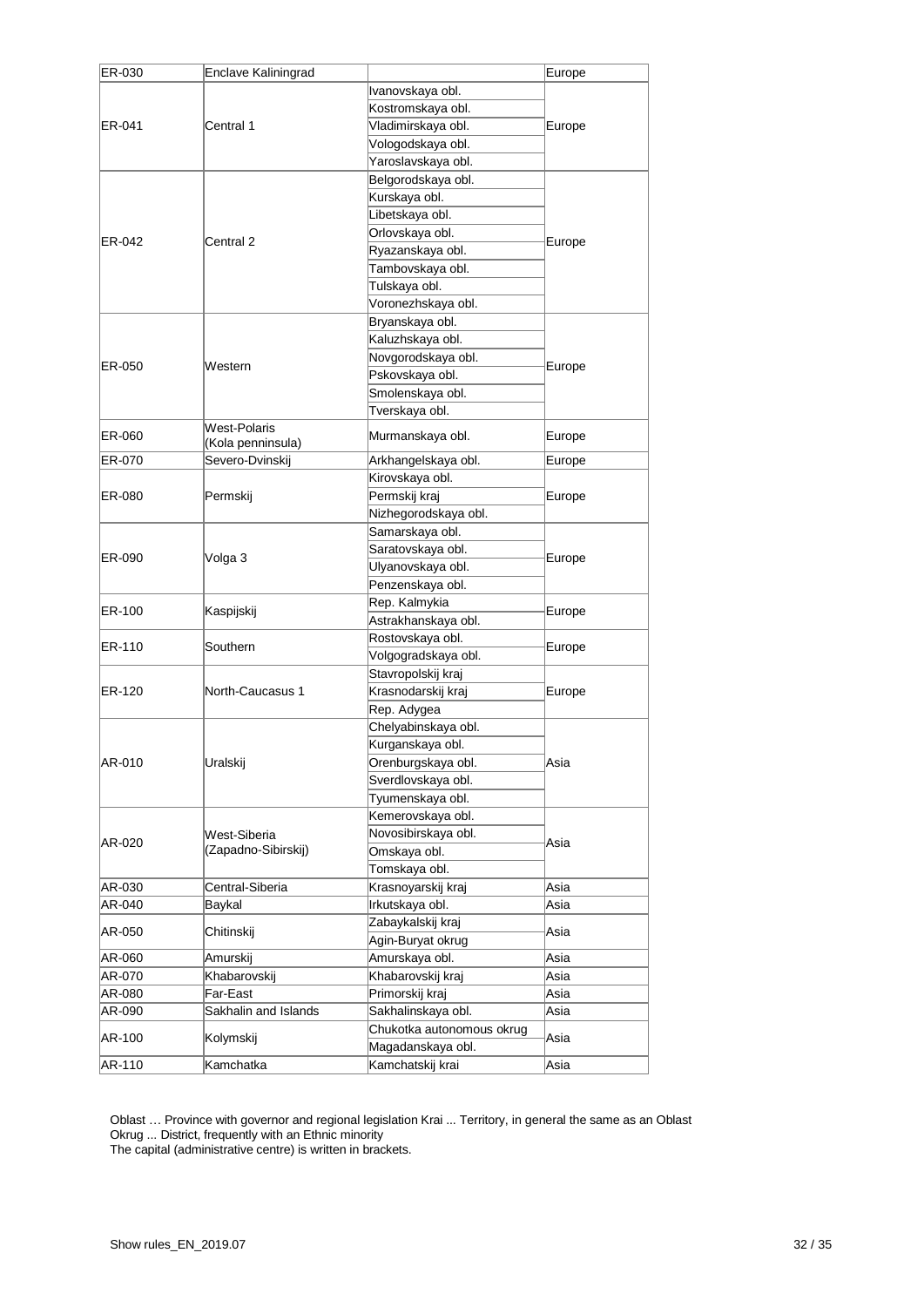| <b>WCF Region</b> | Regions, provinces, territories, districts                                                                  | Continent Africa  |
|-------------------|-------------------------------------------------------------------------------------------------------------|-------------------|
| ZAF-010           | • Western Cape (Cape Town)                                                                                  | Area South Africa |
| ZAF-020           | • Eastern Cape (Bisho)                                                                                      | Area South Africa |
| ZAF-030           | • Kwazulu/Natal<br>(Pietermaritzburg)                                                                       | Area South Africa |
| ZAF-040           | • Northern Cape (Kimberley)<br>• Free State (Bloemfontein)                                                  | Area South Africa |
| ZAF-050           | • North-West (Mafikeng) 1)<br>• Gauteng (Pretoria)<br>• Mpumalanga (Neilspruit)<br>• Limpopo (Polokwane) 2) | Area South Africa |

### *Regions of the Republic South Africa*

South Africa is a republic with provinces.

The capital (administrative centre) is written in brackets.

1) Mmabatho, the former capital of the Homelands Bophuthatswana, is a part of the city Mafikeng since the

re-union with the Republic of South Africa.

2) Polokwane was formerly called Pietersburg. In 2002 cities, which reminded to the former politics of separation, have been renamed countrywide.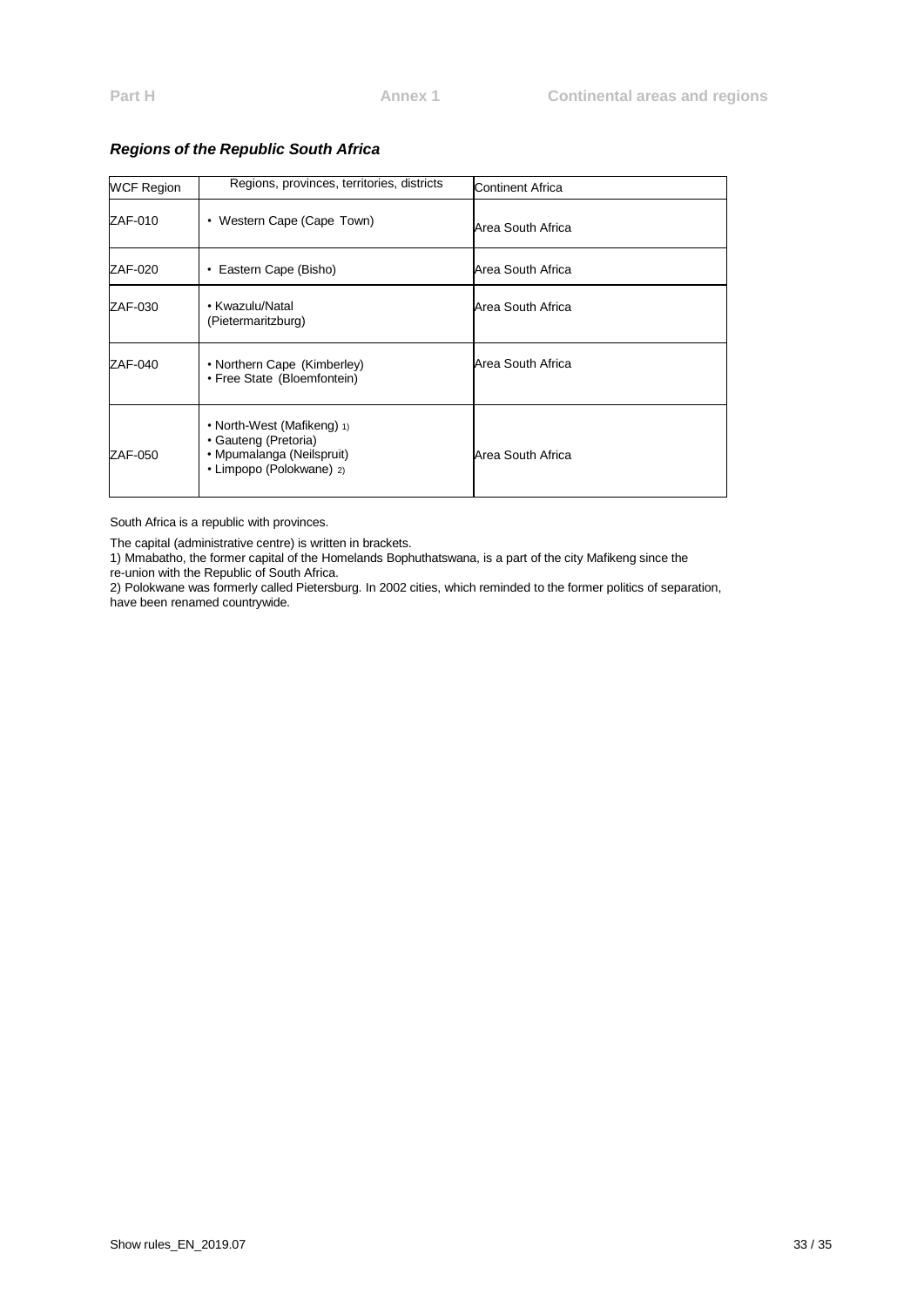# *Regions of the USA*

| WCF Region     | Regions, provinces, territories, districts                                                                                                         | Continent                                                                                                                                             |
|----------------|----------------------------------------------------------------------------------------------------------------------------------------------------|-------------------------------------------------------------------------------------------------------------------------------------------------------|
| <b>USA-010</b> | <b>The North-East</b>                                                                                                                              | Continental area North America                                                                                                                        |
|                | • ME - Maine (Augusta)<br>• NH - New Hampshire (Concord)<br>• VT - Vermont (Montpelier)                                                            | • MA - Massachusetts (Boston)<br>• CT - Connecticut (Hartford)<br>• RI-Rhode Island (Providence)                                                      |
| <b>USA-020</b> | <b>The Middle Atlantic</b>                                                                                                                         | Continental area North America                                                                                                                        |
|                | • NY - New York (Albany)<br>• NJ - New Jersey (Trenton)<br>• Pennsylvania (Harrisburg)                                                             | • DE - Delaware (Dover)<br>• DC - Washington, DC<br>• MD - Maryland (Annapolis)                                                                       |
| <b>USA-030</b> | The South 1                                                                                                                                        | Continental area North America                                                                                                                        |
|                | • VA - Virginia (Richmond)<br>• KY - Kentucky (Frankfort)<br>• TN - Tennessee (Nashville)<br>• NC - North Carolina (Raleigh)                       | · SC - South Carolina (Columbia)<br>· GA - Georgia (Atlanta)<br>• FL - Florida /Tallahassee)<br>• AL - Alabama (Montgomery)                           |
| <b>USA-040</b> | The South 2                                                                                                                                        | Continental area North America                                                                                                                        |
|                | • MS - Mississippi (Jackson)<br>• AR - Arkansas (Little Rock)<br>• LA - Louisiana (Baton Rouge)                                                    | • MO - Missouri (Jefferson City)<br>• TX - Texas (Austin)                                                                                             |
| <b>USA-050</b> | <b>The Midwest</b>                                                                                                                                 | Continental area North America                                                                                                                        |
|                | • OH - Ohio (Columbus)<br>• MI - Michigan (Lansing)<br>• IN -Indiana (Indianapolis)<br>• WI - Wisconsin (Madison)<br>• IL - Illinois (Springfield) | • MN - Minnesota (St Paul)<br>• IA - Iowa (Des Moines)<br>• ND - North Dakota (Bismarck)<br>• SD - South Dakota (Pierre)<br>• NE - Nebraska (Lincoln) |
| <b>USA-060</b> | <b>The South-West</b>                                                                                                                              | Continental area North America                                                                                                                        |
|                | • NM - New Mexico (Sanata Fe)<br>• AZ - Arizona (Phoenix)<br>• NV - Nevada (Carson City)                                                           | • OK - Oklahoma (Oklahoma City)<br>• KS - Kansas (Topeka)                                                                                             |
| <b>USA-070</b> | <b>The West</b>                                                                                                                                    | Continental area North America                                                                                                                        |
|                | • CO - Colorado (Denver)<br>• WY -Wyoming (Cheyenne)<br>• MT - Montana (Helena)<br>• UT - Utah (Salt Lake City)<br>· CA - California (Sacramento)  | • ID - Idaho (Boise)<br>• OR -Oregon (Salem)<br>• WA - Washington (Olympia)<br>• AK - Alaska (Juneau)<br>• HI -Hawaii (Honolulu)                      |